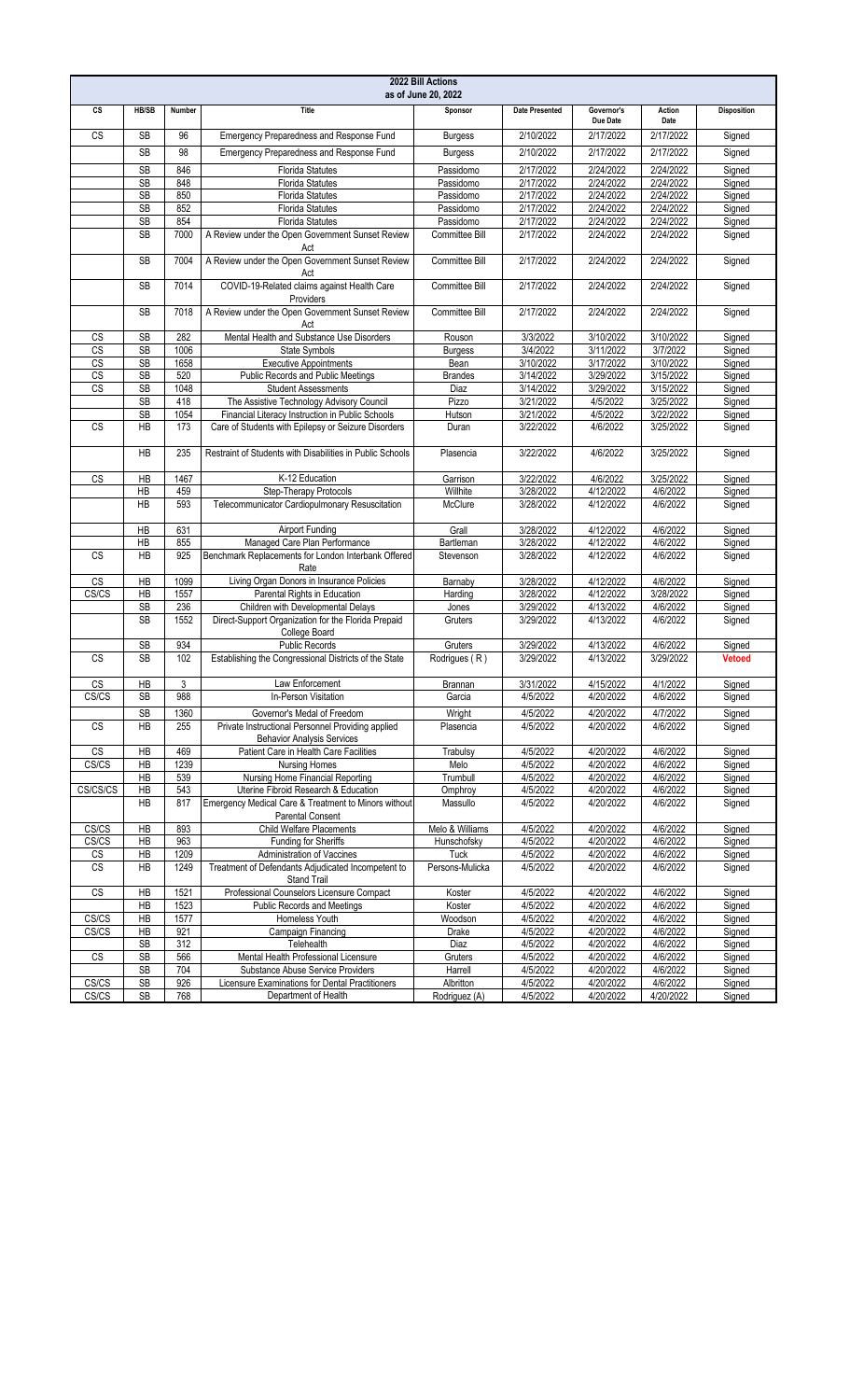| 2022 Bill Actions<br>as of June 20, 2022 |                        |                |                                                                                                     |                           |                       |                        |                       |                    |
|------------------------------------------|------------------------|----------------|-----------------------------------------------------------------------------------------------------|---------------------------|-----------------------|------------------------|-----------------------|--------------------|
| CS                                       | HB/SB                  | Number         | Title                                                                                               | Sponsor                   | <b>Date Presented</b> | Governor's<br>Due Date | Action<br>Date        | <b>Disposition</b> |
| CS                                       | <b>SB</b>              | 544            | Drug-Related Overdose Prevention                                                                    | Boyd                      | 4/5/2022              | 4/20/2022              | 4/6/2022              | Signed             |
| CS                                       | <b>SB</b>              | 632            | Occupational Therapy                                                                                | <b>Bradley</b>            | 4/5/2022              | 4/20/2022              | 4/6/2022              | Signed             |
|                                          | <b>SB</b>              | 534            | Prescription Drugs Used in the Treatment of<br>Schizophrenia for Medicaid Recipients                | Harrell                   | 4/5/2022              | 4/20/2022              | 4/6/2022              | Signed             |
| CS/CS                                    | SB                     | 1374           | <b>Clinical Laboratory Testing</b>                                                                  | Rodriguez (A)             | 4/5/2022              | 4/20/2022              | 4/6/2022              | Signed             |
| CS/CS                                    | <b>SB</b>              | 1222           | Acute and Post-Acute Hospital Care at Home                                                          | Bean                      | 4/5/2022              | 4/20/2022              | 4/6/2022              | Signed             |
| CS                                       | SB                     | 292            | Newborn Screenings                                                                                  | Polsky                    | 4/5/2022              | 4/20/2022              | 4/6/2022              | Signed             |
| $\overline{\text{CS}}$                   | <b>SB</b>              | 1844           | Mental Health and Substance Abuse                                                                   | Bean                      | 4/5/2022              | 4/20/2022              | 4/6/2022              | Signed             |
| CS/CS                                    | SB                     | 1262           | Mental Health and Substance Abuse                                                                   | <b>Burgess</b>            | 4/5/2022              | 4/20/2022              | 4/6/2022              | Signed             |
|                                          | <b>SB</b>              | 1712           | Veteran Suicide Prevention Training Pilot Program                                                   | <b>Burgess</b>            | 4/5/2022              | 4/20/2022              | 4/6/2022              | Signed             |
| CS                                       | SB                     | 1770           | Donor Human Milk Bank Services                                                                      | <b>Book</b>               | 4/5/2022              | 4/20/2022              | 4/6/2022              | Signed             |
|                                          | <b>SB</b>              | 7002           | Review under the Open Government Sunset Review<br>Act                                               | Committee Bill            | 4/5/2022              | 4/20/2022              | 4/6/2022              | Signed             |
|                                          | <b>SB</b>              | 7008           | Review under the Open Government Sunset Review<br>Act                                               | Committee Bill            | 4/5/2022              | 4/20/2022              | 4/6/2022              | Signed             |
|                                          | <b>SB</b>              | 7010           | Review under the Open Government Sunset Review<br>Act                                               | Committee Bill            | 4/5/2022              | 4/20/2022              | 4/6/2022              | Signed             |
| CS/CS                                    | SB                     | 1950           | Statewide Medicaid Managed Care Program                                                             | <b>Brodeur</b>            | 4/5/2022              | 4/20/2022              | 4/6/2022              | Signed             |
|                                          | HB                     | 7065           | Child Welfare                                                                                       | Committee Bill            | 4/11/2022             | 4/26/2022              | 4/11/2022             | Signed             |
| CS                                       | <b>SB</b>              | 7034           | Child Welfare                                                                                       | Committee Bill            | 4/12/2022             | 4/27/2022              | 4/12/2022             | Signed             |
| <b>CS</b>                                | <b>HB</b>              | 5              | Reducing Fetal and Infant Mortality                                                                 | Grall &<br>Person-Mulicka | 4/14/2022             | 4/29/2022              | 4/14/2022             | Signed             |
|                                          | SB                     | 7044           | Postsecondary Education                                                                             | Committee Bill            | 4/19/2022             | 5/4/2022               | 4/19/2022             | Signed             |
|                                          | <b>SB</b>              | $2-C$          | The Congressional Districts of the State                                                            | Rodrigues (R)             | 4/21/2022             | 5/6/2022               | 4/22/2022             | Signed             |
|                                          | <b>SB</b>              | $4-C$          | <b>Independent Special Districts</b>                                                                | <b>Bradley</b>            | 4/21/2022             | 5/6/2022               | 4/22/2022             | Signed             |
|                                          | <b>SB</b>              | $6 - C$        | Social Media Platforms                                                                              | <b>Bradley</b>            | 4/21/2022             | 5/6/2022               | 4/22/2022             | Signed             |
| <b>CS</b>                                | HB                     | $\overline{7}$ | Individual Freedom                                                                                  | Avila                     | 4/22/2022             | 5/7/2022               | 4/22/2022             | Signed             |
| CS/CS                                    | SB                     | 524            | <b>Election Administration</b>                                                                      | Hutson                    | 4/25/2022             | 5/10/2022              | 4/25/2022             | Signed             |
| <b>CS</b>                                | HB                     | 481            | Temporary Underground Power Panels                                                                  | Duggan                    | 4/27/2022             | 5/12/2022              | 4/27/2022             | Signed             |
| CS/CS                                    | HB                     | 1411           | <b>Floating Solar Facilities</b>                                                                    | Avila                     | 4/27/2022             | 5/12/2022              | 4/27/2022             | Signed             |
| <b>CS</b>                                | <b>HB</b>              | 375            | Structural Engineering Recognition Program for<br><b>Professional Engineers</b>                     | Silvers                   | 4/27/2022             | 5/12/2022              | 4/27/2022             | Signed             |
| CS/CS                                    | HB                     | 741            | Net Metering                                                                                        | McClure                   | 4/27/2022             | 5/12/2022              | 4/27/2022             | <b>Vetoed</b>      |
|                                          | <b>SB</b>              | 7036           | Lifeline Telecommunications Service                                                                 | Committee Bill            | 4/27/2022             | 5/12/2022              | 4/27/2022             | Signed             |
|                                          | <b>SB</b>              | 442            | The Powers of Land Authorities                                                                      | Rodriguez (A)             | 4/27/2022             | 5/12/2022              | 4/27/2022             | Signed             |
| CS/CS                                    | SB                     | 1432           | <b>Vessel Anchoring</b>                                                                             | Rodriguez (A)             | 4/27/2022             | 5/12/2022              | 4/27/2022             | Signed             |
| CS/CS                                    | SB                     | 882            | Inventories of Critical Wetlands                                                                    | Brodeur                   | 4/27/2022             | 5/12/2022              | 4/27/2022             | Signed             |
| CS/CS                                    | <b>SB</b>              | 1474           | Online Training for Private Security Officers                                                       | <b>Bradley</b>            | 4/27/2022             | 5/12/2022              | 4/27/2022             | Signed             |
|                                          | SB                     | 1186           | Agritourism                                                                                         | Albritton                 | 4/27/2022             | 5/12/2022              | 4/27/2022             | Signed             |
|                                          | <b>SB</b><br><b>SB</b> | 350<br>638     | Procedures for Petitions for Utility Rate Relief<br>Early Childhood Music Education Incentive Pilot | Bean<br>Perry             | 4/27/2022<br>5/3/2022 | 5/12/2022<br>5/18/2022 | 4/27/2022<br>5/6/2022 | Signed<br>Signed   |
|                                          |                        |                | Program                                                                                             |                           |                       |                        |                       |                    |
| СS                                       | <b>SB</b><br>SB        | 1110<br>222    | Grease Waste Removal and Disposal<br>Swimming Pool Specialty Contracting Service                    | Rouson                    | 5/3/2022<br>5/3/2022  | 5/18/2022<br>5/18/2022 | 5/6/2022<br>5/6/2022  | Signed             |
| CS                                       | SB                     | 266            | Motor Vehicle Insurance                                                                             | Gruters<br>Diaz           | 5/3/2022              | 5/18/2022              | 5/6/2022              | Signed<br>Signed   |
| <b>CS</b>                                | <b>SB</b>              | 1368           | Trusts                                                                                              | Gruters                   | 5/3/2022              | 5/18/2022              | 5/6/2022              | Signed             |
|                                          | SB                     | 474            | Recreational Off-Highway Vehicles                                                                   | Perry                     | 5/3/2022              | 5/18/2022              | 5/6/2022              | Signed             |
|                                          | <b>SB</b>              | 434            | Florida Tourism Marketing                                                                           | Hooper                    | 5/3/2022              | 5/18/2022              | 5/6/2022              | Signed             |
| CS/CS                                    | HB                     | 1445           | A Review under the Open Government Sunset Review<br>Act                                             | Giallombardo              | 5/3/2022              | 5/18/2022              | 5/3/2022              | Signed             |
|                                          | HB                     | 7009           | A Review under the Open Government Sunset Review<br>Act                                             | Committee Bill            | 5/3/2022              | 5/18/2022              | 5/3/2022              | Signed             |
|                                          | HB                     | 7015           | A Review under the Open Government Sunset Review<br>Act                                             | Committee Bill            | 5/3/2022              | 5/18/2022              | 5/3/2022              | Signed             |
| $\overline{\text{CS}}$                   | HB                     | 381            | Breach of Bond Costs                                                                                | Maney                     | 5/3/2022              | 5/18/2022              | 5/3/2022              | Signed             |
| CS                                       | HB                     | 287            | Tampering with or Fabricating Physical Evidence                                                     | Garrison                  | 5/3/2022              | 5/18/2022              | 5/3/2022              | Signed             |
| CS                                       | HB                     | 455            | Rupert J. Smith Law Library, St. Lucie County                                                       | Trabulsy                  | 5/3/2022              | 5/18/2022              | 5/3/2022              | Signed             |
|                                          | HB                     | 457            | St. Lucie County                                                                                    | Trabulsy                  | 5/3/2022              | 5/18/2022              | 5/3/2022              | Signed             |
|                                          | HB                     | 497            | Lee County School District, Lee County                                                              | Persons-Mulicka           | 53/2022               | 5/18/2022              | 5/3/2022              | Signed             |
|                                          | HB                     | 993            | Sebring Airport Authority, Highlands County                                                         | Tuck                      | 5/3/2022              | 5/18/2022              | 5/3/2022              | Signed             |
|                                          | HB                     | 1107           | City of Iverness, Citrus County                                                                     | McClain                   | 5/3/2022              | 5/18/2022              | 5/6/2022              | Signed             |
|                                          | HB                     | 929            | City of West Palm Beach, Palm Beach County                                                          | Silvers                   | 5/3/2022              | 5/18/2022              | 5/6/2022              | Signed             |
|                                          | HB                     | 1135           | Santa Rosa County                                                                                   | Williamson                | 5/3/2022              | 5/18/2022              | 5/6/2022              | Signed             |
| CS                                       | HB                     | 7053           | Statewide Flooding and Sea Level Rise Resilience                                                    | Committee Bill            | 5/3/2022              | 5/18/2022              | 5/3/2022              | Signed             |
|                                          | <b>SB</b>              | 7016           | A Review under the Open Government Sunset Review<br>Act                                             | Committee Bill            | 5/5/2022              | 5/20/2022              | 5/12/2022             | Signed             |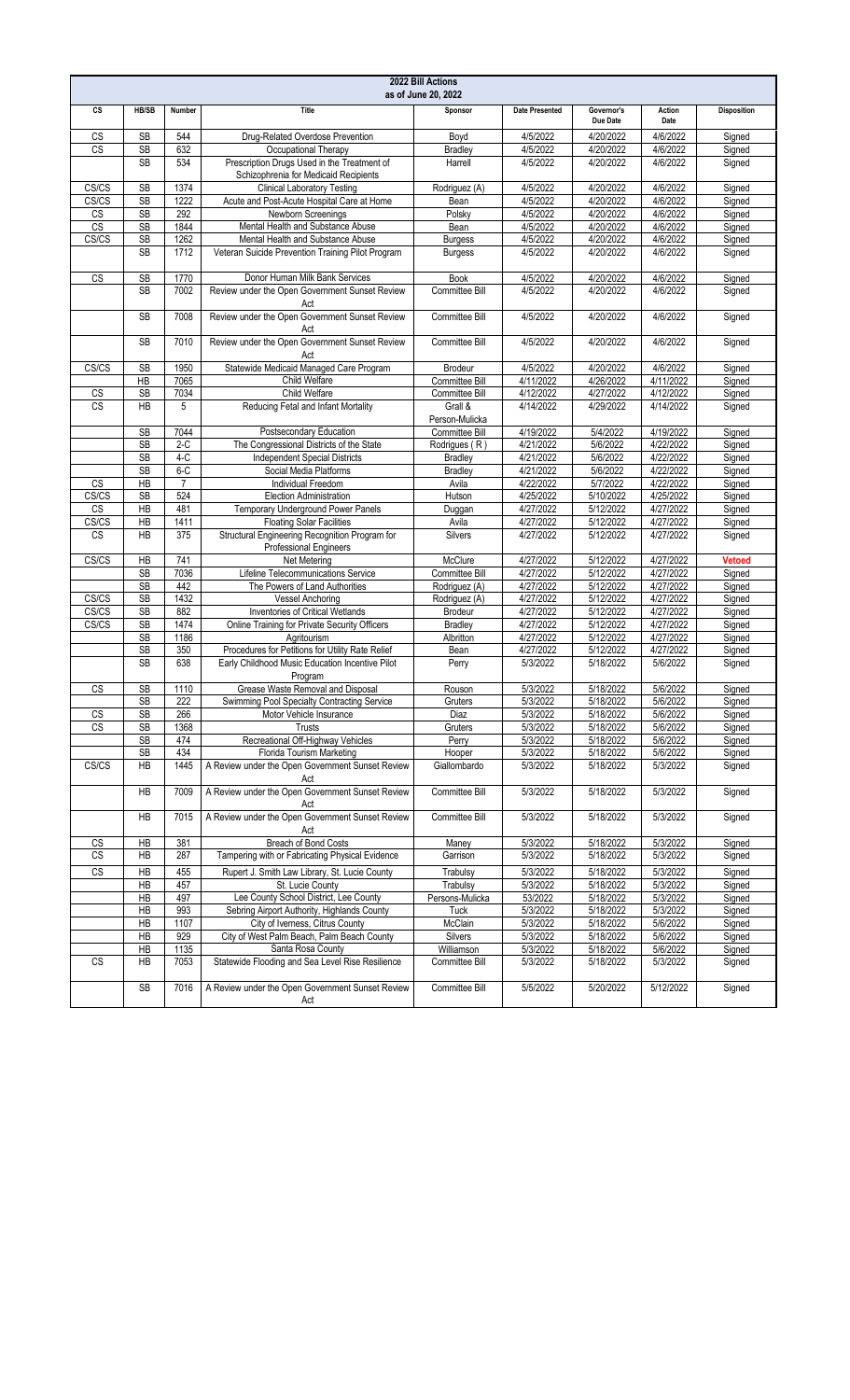|                        |                              |            |                                                                                            | 2022 Bill Actions<br>as of June 20, 2022 |                        |                        |                        |                         |
|------------------------|------------------------------|------------|--------------------------------------------------------------------------------------------|------------------------------------------|------------------------|------------------------|------------------------|-------------------------|
| CS                     | HB/SB                        | Number     | Title                                                                                      | Sponsor                                  | <b>Date Presented</b>  | Governor's<br>Due Date | Action<br>Date         | <b>Disposition</b>      |
|                        | <b>SB</b>                    | 7020       | Lifeline Telecommunications Service                                                        | Committee Bill                           | 5/5/2022               | 5/20/2022              | 5/10/2022              | Signed                  |
|                        | <b>SB</b>                    | 542        | Evidentiary Standards for Actions Arising during an<br>Emergency                           | Rodriguez (A)                            | 5/5/2022               | 5/20/2022              | 5/10/2022              | Signed                  |
| CS/CS                  | <b>SB</b>                    | 634        | <b>Judicial Notice</b>                                                                     | <b>Bradley</b>                           | 5/5/2022               | 5/20/2022              | 5/10/2022              | Signed                  |
| <b>CS</b>              | <b>SB</b>                    | 1012       | Victims of Crimes                                                                          | <b>Burgess</b>                           | 5/5/2022               | 5/20/2022              | 5/12/2022              | Signed                  |
| <b>CS</b>              | <b>SB</b>                    | 1236       | County and Municipal Detention Facilities                                                  | Jones                                    | 5/5/2022               | 5/20/2022              | 5/12/2022              | Signed                  |
| CS                     | <b>SB</b>                    | 1502       | <b>Estates and Trusts</b>                                                                  | Powell                                   | 5/5/2022               | 5/20/2022              | 5/10/2022              | Signed                  |
| $\overline{\text{CS}}$ | <b>SB</b>                    | 1046       | <b>Public Records</b>                                                                      | Hooper                                   | 5/5/2022               | 5/20/2022              | 5/12/2022              | Signed                  |
|                        |                              | 454        | Florida Commission on Offender Review                                                      |                                          |                        | 5/20/2022              |                        |                         |
|                        | <b>SB</b>                    |            |                                                                                            | Perry                                    | 5/5/2022               |                        | 5/12/2022              | Signed                  |
| <b>CS</b>              | $\overline{AB}$<br><b>HB</b> | 31<br>265  | Firefighters Inquiries and Investigations<br>The Value of Motor Vehicles Exempt from Legal | <b>Busatta Cabrera</b><br>Benjamin       | 5/5/2022<br>5/5/2022   | 5/20/2022<br>5/20/2022 | 5/12/2022<br>5/20/2022 | Signed<br><b>Vetoed</b> |
| <b>CS</b>              | HB                           | 453        | Process<br>Officer and Firefighters Physical Examination                                   | Byrd                                     | 5/5/2022               | 5/20/2022              | 5/12/2022              | Signed                  |
|                        |                              |            | Requirements and Records                                                                   |                                          |                        |                        |                        |                         |
|                        | HB                           | 873        | <b>Public Records</b>                                                                      | Maney                                    | 5/5/2022               | 5/20/2022              | 5/12/2022              | Signed                  |
| <b>CS</b>              | HB                           | 195        | Juvenile Diversion Program Expunction                                                      | Smith (D)                                | 5/5/2022               | 5/20/2022              | 5/12/2022              | Signed                  |
|                        | HB                           | 197        | <b>Public Records</b>                                                                      | Smith (D)                                | 5/5/2022               | 5/20/2022              | 5/12/2022              | Signed                  |
|                        | HB                           | 7071       | Taxation                                                                                   | Payne                                    | 5/5/2022               | 5/20/2022              | 5/6/2022               | Signed                  |
| <b>CS</b>              | HB                           | 395        | Victims of Communism Day                                                                   | Borrero                                  | 5/5/2022               | 5/20/2022              | 5/9/2022               | Signed                  |
| CS/CS                  | SB                           | 160        | Transportation-Related Facility Designations                                               | Harrell                                  | 5/9/2022               | 5/24/2022              | 5/9/2022               | Signed                  |
| CS/CS                  | <b>SB</b>                    | 856        | Private Provider Inspections of Onsite sewage<br><b>Treatment and Disposal Systems</b>     | <b>Brodeur</b>                           | 5/10/2022              | 5/25/2022              | 5/12/2022              | Signed                  |
|                        | HB                           | 159        | <b>Public Records</b>                                                                      | Davis                                    | 5/10/2022              | 5/25/2022              | 5/25/2022              | Signed                  |
| CS                     | <b>HB</b>                    | 273        | Money Services Businesses                                                                  | Aloupis                                  | 5/10/2022              | 5/25/2022              | 5/12/2022              | Signed                  |
|                        | <b>HB</b>                    | 6037       | Traveling across County Lines to Commit a Burglary                                         | Snyder                                   | 5/10/2022              | 5/25/2022              | 5/12/2022              | Signed                  |
|                        | HB                           | 7049       | <b>Legal Notices</b>                                                                       | Committee Bill                           | 5/10/2022              | 5/25/2022              | 5/10/2022              | Signed                  |
|                        |                              |            |                                                                                            |                                          |                        |                        |                        |                         |
| <b>CS</b>              | HB                           | 1571       | <b>Residential Picketing</b>                                                               | Maggard                                  | 5/12/2022              | 5/27/2022              | 5/16/2022              | Signed                  |
|                        | HB                           | 471        | Town of Lake Clarke Shores, Palm Beach County                                              | Roth                                     | 5/12/2022              | 5/27/2022              | 5/16/2022              | Signed                  |
|                        | <b>HB</b>                    | 1189       | Firefighters' Relief and Pension Fund of the City of<br>Pensacola, Escambia County         | Andrade &<br>Salzman                     | 5/12/2022              | 5/27/2022              | 5/16/2022              | Signed                  |
|                        | HB                           | 927        | Downtown Crystal River Entertainment District, Citrus<br>County                            | Hage                                     | 5/12/2022              | 5/27/2022              | 5/16/2022              | Signed                  |
| CS                     | HB                           | 1047       | Cedar Hammock Fire Control District, Manatee County                                        | Gregory                                  | 5/12/2022              | 5/27/2022              | 5/16/2022              | Signed                  |
| <b>CS</b>              | <b>HB</b>                    | 1049       | Trailer Estates Fire Control District, Manatee County                                      | Gregory                                  | 5/12/2022              | 5/27/2022              | 5/16/2022              | Signed                  |
|                        | HB                           | 1497       | City of Jacksonville, Duval County                                                         | Duggan                                   | 5/12/2022              | 5/27/2022              | 5/16/2022              | Signed                  |
| CS                     | HB                           | 1097       | Florida Citrus                                                                             | Burton                                   | 5/12/2022              | 5/27/2022              | 5/16/2022              | Signed                  |
| CS                     | SB                           | 336        | Uniform Commercial Code                                                                    | Berman                                   | 5/18/2022              | 6/2/2022               | 5/18/2022              | Signed                  |
|                        | SB                           | 352        | <b>Construction Liens</b>                                                                  | Hooper                                   | 5/18/2022              | 6/2/2022               | 5/18/2022              | Signed                  |
| <b>CS</b>              | <b>SB</b>                    | 518        | Private Property Rights to Prune, Trim, and remove<br>Trees                                | <b>Brodeur</b>                           | 5/18/2022              | 6/2/2022               | 5/18/2022              | Signed                  |
| CS/CS/CS               | <b>SB</b>                    | 706        | <b>School Concurrency</b>                                                                  |                                          | 5/18/2022              | 6/2/2022               | 5/18/2022              |                         |
|                        |                              |            |                                                                                            | Perry                                    |                        |                        |                        | Signed                  |
| CS                     | <b>SB</b>                    | 754        | Mobile Home Registration Periods                                                           | Gainer                                   | 5/18/2022              | 6/2/2022               | 5/18/2022              | Signed                  |
| CS/CS                  | SB                           | 1140       | Alarm Systems                                                                              | Perry                                    | 5/18/2022              | 6/2/2022               | 5/18/2022              | Signed                  |
| $\mathsf{CS}$          | SB                           | 1526       | <b>Public Records</b>                                                                      | Boyd                                     | 5/18/2022              | 6/2/2022               | 5/18/2022              | Signed                  |
| CS                     | HB                           | 95         | <b>Controlled Substances</b>                                                               | Plakon                                   | 5/18/2022              | 6/2/2022               | 5/19/2022              | Signed                  |
| $\overline{\text{CS}}$ | HB                           | 899        | Mental Health of Students                                                                  | Hunschofsky                              | 5/18/2022              | 6/2/2022               | 5/18/2022              | Signed                  |
| $\overline{\text{CS}}$ | HB                           | 909        | Pollution Control Standards and Liability                                                  | Payne                                    | 5/18/2022              | 6/2/2022               | 5/18/2022              | Signed                  |
| CS/CS                  | HB                           | 915        | Commercial Motor Vehicle Registration                                                      | Melo                                     | 5/18/2022              | 6/2/2022               | 5/18/2022              | Signed                  |
|                        | HB                           | 1429       | City of Ocala, Marion County                                                               | McClain                                  | 5/18/2022              | 6/2/2022               | 5/18/2022              | Signed                  |
|                        | ${\sf HB}$                   | 1591       | Hernando County                                                                            | Ingoglia                                 | 5/18/2022              | 6/2/2022               | 5/18/2022              | Signed                  |
|                        | HB                           | 1103       | North River Ranch Improvement Stewardship District,                                        | Gregory                                  | 5/18/2022              | 6/2/2022               | 5/18/2022              | Signed                  |
| $\mathbb{C}\mathbb{S}$ | SB                           | 58         | Manatee County<br>Relief of Yeilyn Quiroz Otero by Miami-Dade County                       | Rodriguez (A)                            | 5/20/2022              | 6/4/2022               | 5/20/2022              | Signed                  |
|                        | SB                           | 70         | Relief of Donna Catalano by the Department of                                              | Rouson                                   | 5/20/2022              | 6/4/2022               | 5/20/2022              | Signed                  |
| CS                     |                              |            | Agriculture and Consumer Services<br>Relief of Harry Augustin Shumow by the Public Health  | Rodriguez (A)                            | 5/20/2022              | 6/4/2022               | 5/20/2022              | Signed                  |
| $\mathbb{C}\mathbb{S}$ | SB                           | 74         | Trust of Miami-Dade County d/b/a Jackson Memorial                                          |                                          |                        |                        |                        |                         |
| CS/CS                  | <b>SB</b>                    | 80         | Hospital<br>Relief of Christeia Jones, as Guardian of Logan Grant,                         | Baxley                                   | 5/20/2022              | 6/4/2022               | 5/20/2022              | Signed                  |
|                        |                              |            | Denard Maybin, Jr., and Lanard Maybin                                                      |                                          |                        |                        |                        |                         |
| $\mathbb{C}\mathbb{S}$ | <b>SB</b><br>SB              | 546<br>838 | <b>Consumer Finance Loans</b><br>Fire Investigators                                        | Gruters<br>Wright                        | 5/20/2022<br>5/20/2022 | 6/4/2022<br>6/4/2022   | 5/20/2022<br>5/20/2022 | Signed<br>Signed        |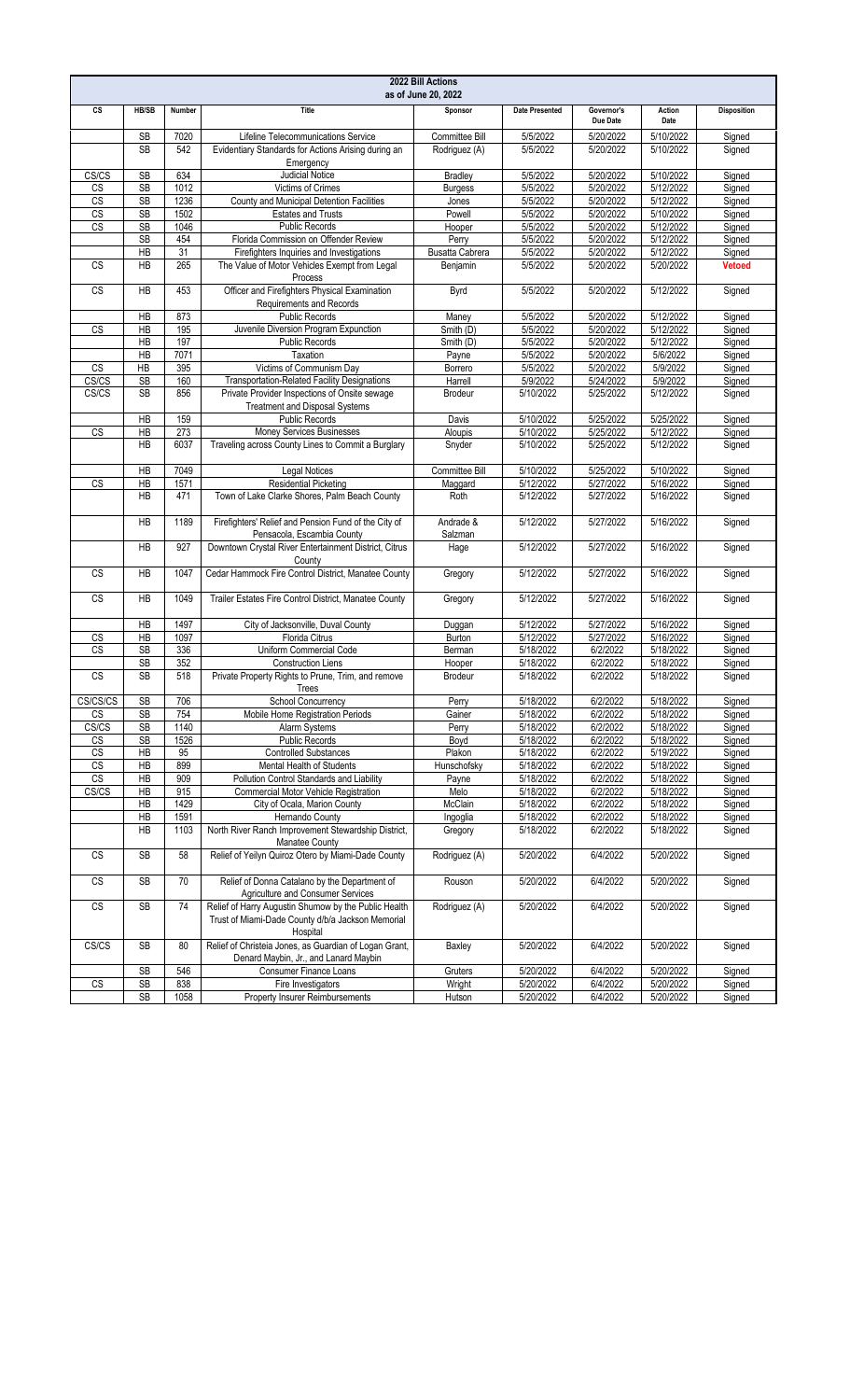| 2022 Bill Actions<br>as of June 20, 2022 |                |              |                                                                                                   |                                  |                        |                        |                        |                                 |
|------------------------------------------|----------------|--------------|---------------------------------------------------------------------------------------------------|----------------------------------|------------------------|------------------------|------------------------|---------------------------------|
| CS                                       | HB/SB          | Number       | Title                                                                                             | Sponsor                          | <b>Date Presented</b>  | Governor's<br>Due Date | Action<br>Date         | <b>Disposition</b>              |
|                                          | <b>SB</b>      | 7006         | A Review under the Open Government Sunset Review<br>Act                                           | <b>Committee Bill</b>            | 5/20/2022              | 6/4/2022               | 5/20/2022              | Signed                          |
| CS/CS                                    | HB             | 389          | Money Services Businesses                                                                         | Zika                             | 5/20/2022              | 6/4/2022               | 5/25/2022              | Signed                          |
| CS/CS                                    | HB             | 423          | <b>Building Regulation</b>                                                                        | LaMarca                          | 5/20/2022              | 6/4/2022               | 5/25/2022              | Signed                          |
| CS/CS/CS                                 | HB             | 749          | <b>Fraud Prevention</b>                                                                           | Clemons                          | 5/20/2022              | 6/4/2022               | 6/3/2022               | Signed                          |
| CS/CS                                    | HB             | 837          | Hurricane Loss Mitigation Program                                                                 | Willhite                         | 5/20/2022              | 6/4/2022               | 5/25/2022              | Signed                          |
| CS/CS/CS                                 | HB             | 959          | Department of Financial Services                                                                  | LaMarca                          | 5/20/2022              | 6/4/2022               | 5/25/2022              | Signed                          |
| CS                                       | HB             | 1023         | Insolvent Insurers                                                                                | Fabricio                         | 5/20/2022              | 6/4/2022               | 5/25/2022              | Signed                          |
| <b>CS</b>                                | HB<br>HB       | 1433<br>6513 | Orange County<br>Relief of Kareem Hawari by the Osceola County School<br>Board                    | Plasencia<br>Plasencia           | 5/20/2022<br>5/20/2022 | 6/4/2022<br>6/4/2022   | 5/25/2022<br>5/25/2022 | Signed<br>Signed                |
| CS/CS                                    | <b>HB</b>      | 7001         | Implementation of the Constitutional Prohibition Against<br>Lobbying by a Public Officer          | Committee Bill                   | 5/20/2022              | 6/4/2022               | 5/25/2022              | Signed                          |
|                                          | HB             | 7003         | Implementation of the Constitutional Prohibition Against<br>Lobbying by a Former Justice or Judge | Committee Bill                   | 5/20/2022              | 6/4/2022               | 5/25/2022              | Signed                          |
| CS                                       | SB             | 722          | <b>Education for Student Inmates</b>                                                              | Perry                            | 5/25/2022              | 6/9/2022               | 5/26/2022              | Signed                          |
| CS/CS                                    | SB             | 758          | Education                                                                                         | Diaz                             | 5/25/2022              | 6/9/2022               | 5/26/2022              | Signed                          |
| CS/CS                                    | <b>SB</b>      | 494          | Fish and Wildlife Conservation Commission                                                         | Hutson                           | 5/25/2022              | 6/9/2022               | 5/26/2022              | Signed                          |
|                                          | <b>SB</b>      | 7026         | A Review under the Open Government Sunset Review<br>Act                                           | Committee Bill                   | 5/25/2022              | 6/9/2022               | 5/26/2022              | Signed                          |
| CS/CS/CS                                 | HB             | 1421         | School Safety                                                                                     | Hawkins                          | 5/25/2022              | 6/9/2022               | 6/7/2022               | Signed                          |
| $\overline{\text{CS}}$                   | HB             | 225          | <b>Charter School Charters</b>                                                                    | Hawkins                          | 5/25/2022              | 6/9/2022               | 5/26/2022              | Signed                          |
| $\overline{\text{CS}}$                   | HB             | 513          | Comprehensive Review Study of the Central and<br>Southern Florida Project                         | Bartleman                        | 5/25/2022              | 6/9/2022               | 5/26/2022              | Signed                          |
| <b>CS</b>                                | <b>HB</b>      | 689          | Workers' Compensation Benefits for Posttraumatic<br><b>Stress Disorder</b>                        | Fischer                          | 5/25/2022              | 6/9/2022               | 5/26/2022              | Signed                          |
| $\overline{\text{CS}}$                   | HB             | 1435         | Code and Traffic Enforcement                                                                      | Leek                             | 5/25/2022              | 6/9/2022               | 5/26/2022              | Signed                          |
| <b>CS</b>                                | <b>SB</b>      | $2-D$        | Property Insurance                                                                                | Boyd                             | 5/26/2022              | 6/10/2022              | 5/26/2022              | Signed                          |
|                                          | <b>SB</b>      | $4-D$        | <b>Building Safety</b>                                                                            | Boyd                             | 5/26/2022              | 6/10/2022              | 5/26/2022              | Signed                          |
| CS                                       | <b>SB</b>      | 444          | Indecent, Lewd, or Lascivious Touching                                                            | Perry                            | 5/26/2022              | 6/10/2022              | 6/3/2022               | Signed                          |
| CS/CS/CS                                 | SB             | 692          | <b>Sexual Offenses Definitions</b>                                                                | Stewart                          | 5/26/2022              | 6/10/2022              | 6/3/2022               | Signed                          |
| CS/CS                                    | <b>SB</b>      | 752          | Probationary or Supervision Services for Misdemeanor<br>Offenders                                 | Gainer                           | 5/26/2022              | 6/10/2022              | 6/3/2022               | Signed                          |
|                                          | <b>SB</b>      | 968          | Individual Retirement Accounts                                                                    | Polsky                           | 5/26/2022              | 6/10/2022              | 6/3/2022               | Signed                          |
| <b>CS</b>                                | <b>SB</b>      | 1244         | Statues of Limitation for Offenses relating to Sexual<br>Performance by a Child                   | Gibson                           | 5/26/2022              | 6/10/2022              | 6/7/2022               | Signed                          |
| CS                                       | <b>SB</b>      | 1380         | <b>Real Property Rights</b>                                                                       | Rodriguez (A)                    | 5/26/2022              | 6/10/2022              | 6/7/2022               | Signed                          |
|                                          | <b>SB</b>      | 7024         | Review under the Open Government Sunset Review<br>Act                                             | Committee Bill                   | 5/26/2022              | 6/10/2022              | 6/7/2022               | Signed                          |
| $\csc$                                   | HB             | 905          | Protective Injunctions                                                                            | Fetterhoff                       | 5/26/2022              | 6/10/2022              | 6/7/2022               | Signed                          |
| $\overline{\text{CS}}$                   | H <sub>B</sub> | 615          | Human Trafficking                                                                                 | Overdorf                         | 5/26/2022              | 6/10/2022              | 6/3/2022               | Signed                          |
|                                          | HB             | 5001         | General Appropriations Act 2022                                                                   | Committee Bill                   | 6/2/2022               | 6/17/2022              | 6/2/2022               | Signed with<br>Line Item Vetoes |
|                                          | HB             |              | 5003 Implementing the 2022-2023 General Appropriation Act                                         | Committee Bill                   | 6/2/2022               | 6/17/2022              | 6/2/2022               | Signed                          |
|                                          | HB             | 5005         | <b>Collective Bargaining</b>                                                                      | Committee Bill                   | 6/2/2022               | 6/17/2022              | 6/2/2022               | Signed                          |
|                                          | HB<br>HB       | 5007<br>5009 | State-Administered Retirement Systems<br>State Group Insurance Program                            | Committee Bill<br>Committee Bill | 6/2/2022               | 6/17/2022              | 6/2/2022               | Signed<br>Signed                |
|                                          | HB             | 5011         | Inflation Fund                                                                                    | Committee Bill                   | 6/2/2022<br>6/2/2022   | 6/17/2022<br>6/17/2022 | 6/2/2022<br>6/2/2022   | <b>Vetoed</b>                   |
|                                          | HB             | 5013         | Opioid Settlement Clearing Trust Fund                                                             | Committee Bill                   | 6/2/2022               | 6/17/2022              | 6/2/2022               | Signed                          |
|                                          | HB             | 5301         | Capitol Complex                                                                                   | Committee Bill                   | 6/2/2022               | 6/17/2022              | 6/2/2022               | Signed                          |
| CS                                       | HB             | 7027         | Judicial Branch                                                                                   | Committee Bill                   | 6/2/2022               | 6/17/2022              | 6/2/2022               | Signed                          |
|                                          | <b>SB</b>      | 2508         | <b>Environmental Resources</b>                                                                    | Committee Bill                   | 6/2/2022               | 6/17/2022              | 6/8/2022               | <b>Vetoed</b>                   |
|                                          | SB             | 2510         | Florida Gaming Control Commission                                                                 | Committee Bill                   | 6/2/2022               | 6/17/2022              | 6/8/2022               | Signed                          |
|                                          | SB             | 2512         | Aircraft                                                                                          | Committee Bill                   | 6/2/2022               | 6/17/2022              | 6/2/2022               | <b>Vetoed</b>                   |
|                                          | SB             | 2514         | Electronic Filing of Taxes                                                                        | Committee Bill                   | 6/2/2022               | 6/17/2022              | 6/2/2022               | Signed                          |
|                                          | SB             | 2516         | Office of the Judges of Compensation Claims                                                       | Committee Bill                   | 6/2/2022               | 6/17/2022              | 6/2/2022               | Signed                          |
|                                          | SB             | 2518         | Information Technology                                                                            | Committee Bill                   | 6/2/2022               | 6/17/2022              | 6/2/2022               | Signed                          |
|                                          | SB             | 2524         | Education                                                                                         | Committee Bill                   | 6/2/2022               | 6/17/2022              | 6/2/2022               | Signed                          |
|                                          | <b>SB</b>      | 2526         | Health                                                                                            | Committee Bill                   | 6/2/2022               | 6/17/2022              | 6/2/2022               | Signed with<br>Line Item Veto   |
|                                          | SB             | 2530         | Motor Vehicle Title Fees                                                                          | Committee Bill                   | 6/2/2022               | 6/17/2022              | 6/2/2022               | Signed                          |
| <b>CS</b>                                | <b>SB</b>      | 430          | Interstate Compact on Educational Opportunity for<br>Military Children                            | Wright                           | 6/3/2022               | 6/18/2022              | 6/9/2022               | Signed                          |
| $\overline{\text{CS}}$                   | SB             | 438          | United States Space Force                                                                         | <b>Burgess</b>                   | 6/3/2022               | 6/18/2022              | 6/9/2022               | Signed                          |
| CS/CS                                    | SB             | 514          | Substitution of Work Experience for Postsecondary<br><b>Educational Requirements</b>              | <b>Burgess</b>                   | 6/3/2022               | 6/18/2022              | 6/9/2022               | Signed                          |
|                                          | SB             | 562          | Military Occupational Licensure                                                                   | Cruz                             | 6/3/2022               | 6/18/2022              | 6/9/2022               | Signed                          |